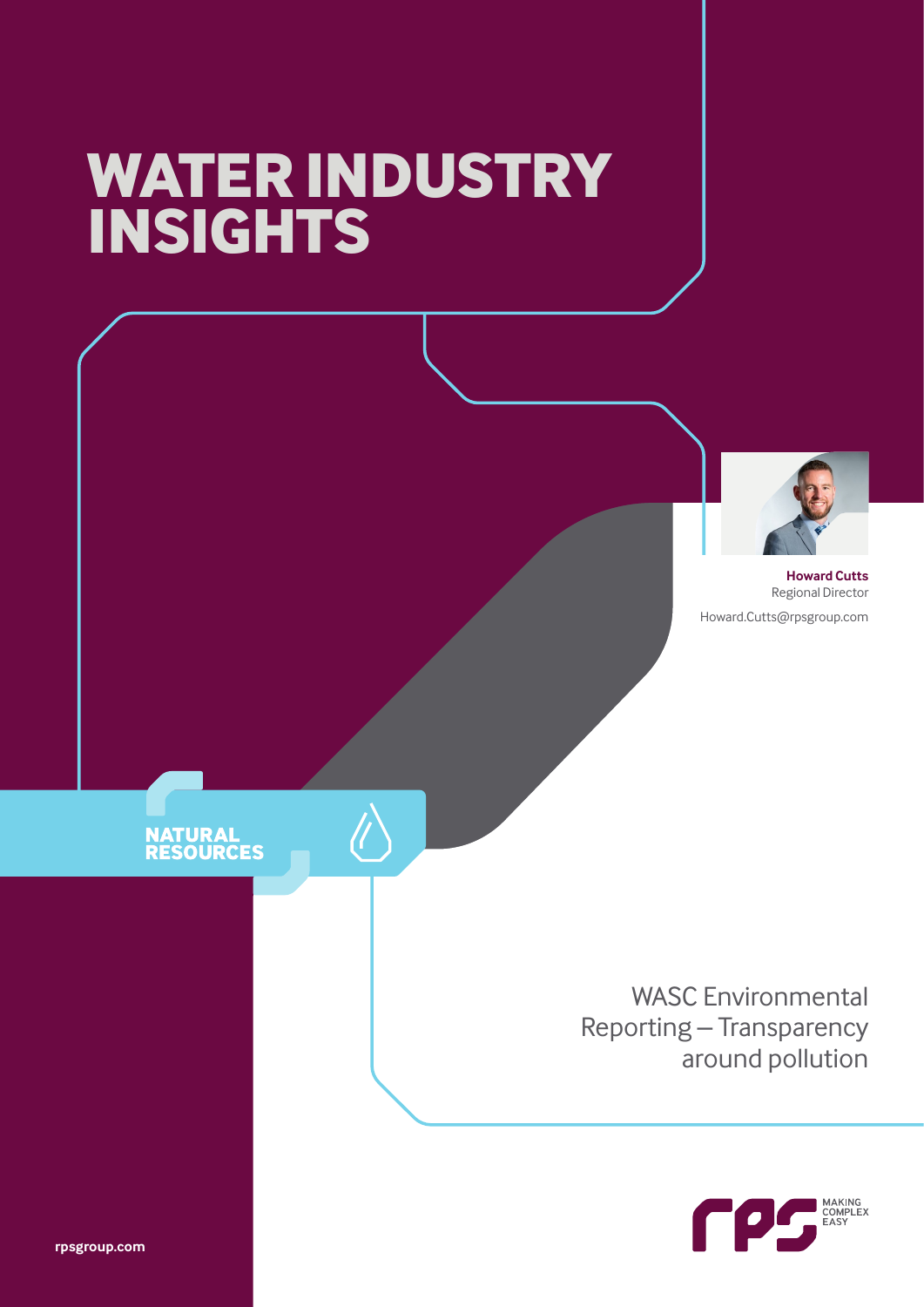

## **WASC ENVIRONMENTAL REPORTING**

### **Transparency around pollution**

At RPS we understand the need for Water Companies to manage the perception of how overflows are performing. But with regulatory annual environmental reporting data available to the public, how can this be done, without the pressure of constant public and governmental scrutiny?

At a time of ever increasing public and government pressure on Water and Sewerage Companies (WASC) in relation to pollution and overflow performance, the requirement for publicly accessible Annual Reporting including the Environmental Performance Assessment (EPA) potentially lays open the challenges that companies are facing to the public. And with star ratings, bad performance can have considerable impact on public, regulator and government perception of how WASCs are operating.

#### **Environmental Performance Assessment**

The EPA was introduced by the Environment Agency (EA) in 2011 to enable a yearly performance comparison between water companies. A number of metrics were developed to enable this, aligned to the 5 year Asset Management Plan (AMP) investment cycles which water companies operate in. Each metric has targets set and are normalised to allow comparison across companies with Red/Amber/Green performance thresholds for annual figures created to allow for comparison.

There are three metrics for pollution covering all aspects of pollution incident categorisation and reporting. These metrics are normalised against sewer length (incidents per 10,000km sewer) to allow suitable comparisons and threshold setting across all WASCs. These metrics are:

- · **Total Pollution Incidents** A count of all recorded pollution incidents – Red ≥50, Amber 50-25, Green ≤25+
- **Serious Pollution Incidents (Category 1 and 2** incidents)– Red ≥1.5, Amber - 1.5-0.5, Green ≤0.5
- · **Self-Reported Pollution Incidents** Red ≤55%, Amber 55-75%, Green ≥ 75%

Self=reporting is when a WASC informs the EA of an incident before others do and is set to emphasise the importance of internal procedures and response to an incident. This is a critical step in pollution management and also allows pro-active management of incidents without the need for regulator involvement.

#### **Delivering messages to customers**

So how did our WASCs perform? The EPA produces a simple graphic to highlight performance across all metrics and gives the overall performance star rating. This allows customers to easily see how companies performed in 2020, with the associated reporting allowing a more detailed assessment.